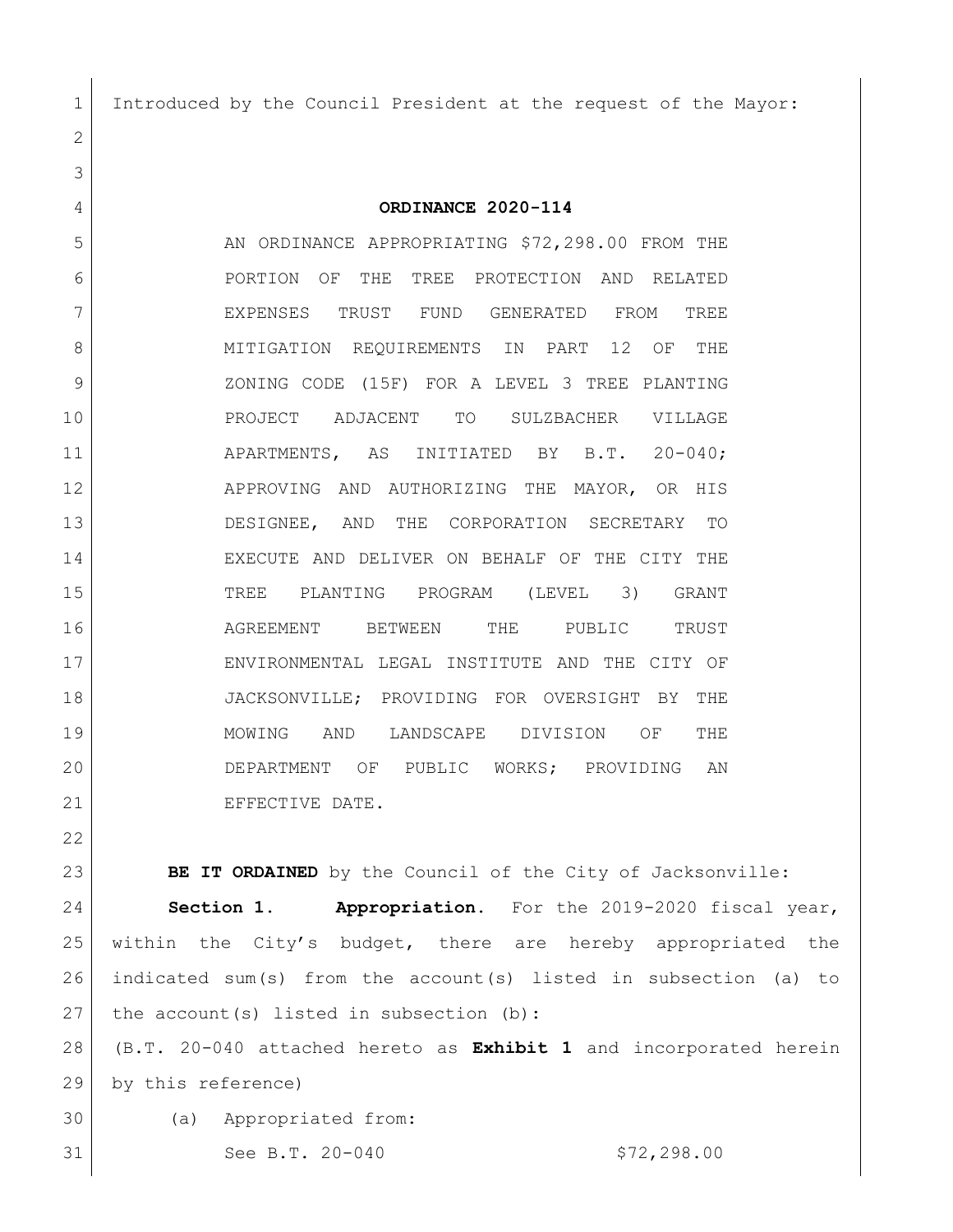- 
- 1 (b) Appropriated to:

2 See B.T. 20-040 \$72,298.00

(c) Explanation of Appropriation

 The funding above is from the portion of the Tree Protection and Related Expenses Trust Fund generated from tree mitigation requirements in Part 12 of the Zoning Code (15F) for a Level 3 Tree Planting project adjacent 8 | to Sulzbacher Village Apartments.

 **Section 2. Purpose.** The purpose of the appropriation in Section 1 is to provide funding for a Level 3 Tree Planting submitted by the Public Trust Environmental Legal Institute for the planting of trees adjacent to Sulzbacher Village Apartments. The tree planting will serve an iconic location in a neighborhood that will benefit from additional tree canopy and will result in the planting of new trees, including palms and large shade trees, in rights-of-way. In areas with accommodating room, the shade trees will help to replenish the urban tree canopy. Trees were selected 18 not only because of location and the needs of healthy tree growth, but also because of the history of past plantings along this road. All trees will be planted along City-maintained roads and, as of the initial inspection, will not lead to any problems with existing utilities.

 **Section 3. Approval and authorization.** There is hereby approved, and the Mayor, or his designee, and the Corporation Secretary are hereby authorized to execute and deliver on behalf of the City, the Tree Planting Program (Level 3) Grant Agreement between the Public Trust Environmental Legal Institute and the City of Jacksonville, in substantially the same form as has been placed **ON FILE** with the Office of Legislative Services.

 **Section 4. Oversight.** The Mowing and Landscape Division of the Department of Public Works shall oversee the